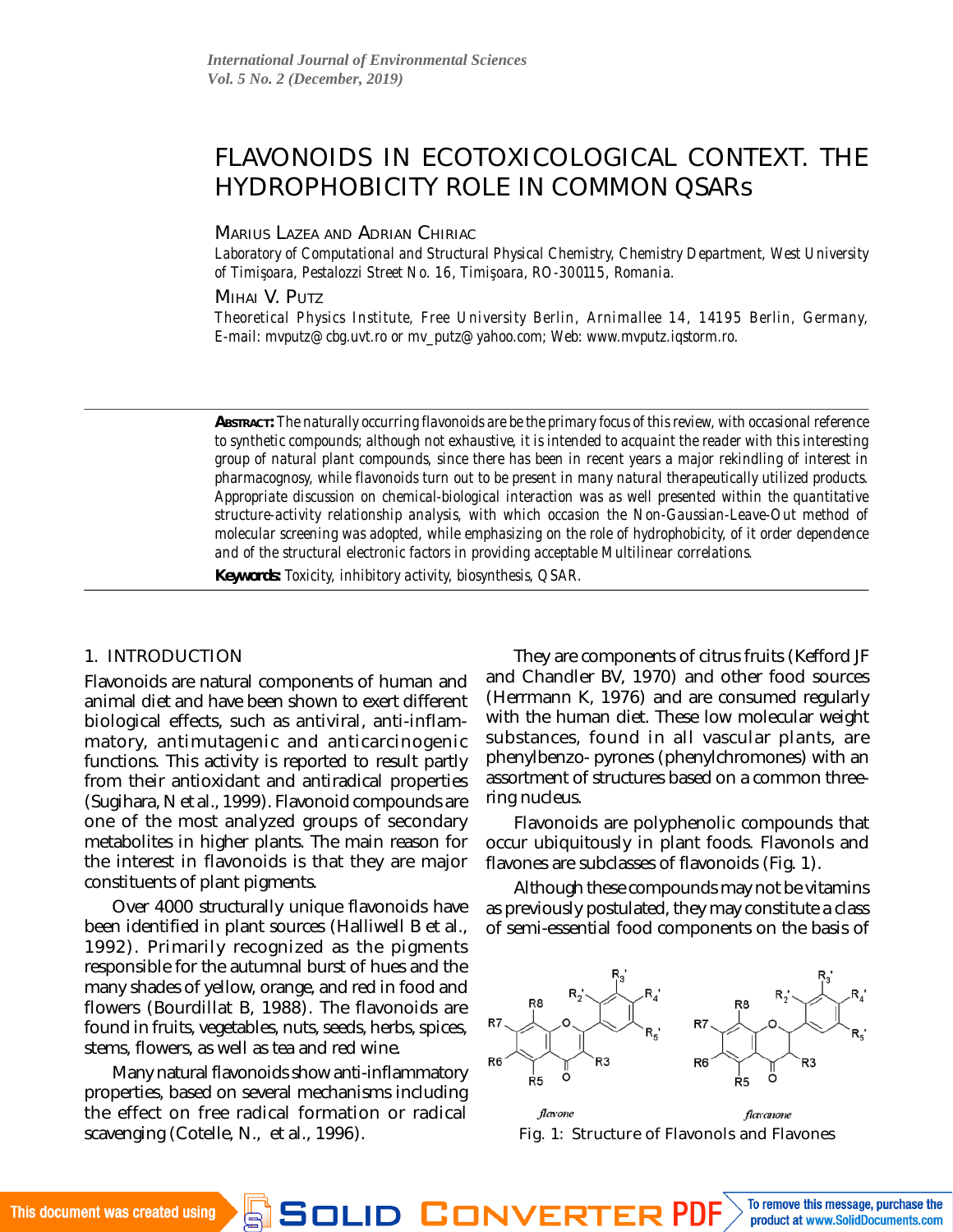their ubiquity, their multiple biologic actions and their essential role in insects. Flavonoids have antioxidant and chelating properties and have been shown to modulate various cellular enzymes including kinases, hydroxylases, hydrolases, transferases and oxidoreductases (Kandaswami C. and Middleton E. 1994). Has been suggested and recognized their potential use as antiinflammatory, antiviral, antitumor or antiallergenic agents (Bors W. et al., 1990).

The daily USA diet was estimated to contain approximately 1 g of mixed flavonoids expressed as glycosides (Kuhnau J., 1996). According to Hertog et al. (1992) (Hertog MGL et al., 1992), the average intake of mixed flavonoids was only 23 mg/day based on data from the 1987-88 Dutch National Food Consumption Survey (Hertog MGL, et al., 1993). The flavonoid consumed most was quercetin, and the richest sources of flavonoids consumed in general were tea (48% of total), onions, and apples (Hertog MGL, et al., 1993). The amount of 23 mg/day was mostly flavonols and flavones measured as aglycones. The corresponding amount of daily aglycones consumed in the USA would be about 650 mg/day, since Kuhnau had estimated 1 g/day to be the daily flavonoidglycoside consumption. Although there is a 5-fold difference between the estimates of Kuhnau and Hertog, it should be stressed that recent evidence indicates that flavonoid-glycosides are much more readily absorbed (than the aglycones) by humans (Hollman PC and Katan MB, 1998). Moreover, both the amount and the source could vary appreciably in different countries. For instance, the amount consumed could be considerably higher in the Mediterranean diet, which is rich in olive oil, citrus fruits, and greens. These quantities could provide pharmacologically significant concentrations in body fluids and tissues. Nevertheless, flavonoid dietary intake far exceeds that of vitamin *E*, a monophenolic antioxidant, and that of β-carotene on a milligram per day basis (Hertog MGL, et al., 1993). A resurgence of interest in traditional Eastern medicine during the past two decades, together with an expanded effort in pharmacognosy, has rekindled interest in the flavonoids and the need to understand their interaction with mammalian cells and tissues.

Flavonoids may have existed in nature for over one billion years and thus have interacted with evolving organisms over the eons. The flavonoids possess some important purposes in nature, having survived in vascular plants throughout evolution. The very long association of plant flavonoids with various animal species and other organisms throughout evolution may account for the extraordinary range of biochemical and pharmacological activities of these chemicals in mammalian and other biological systems.

The four main groups of flavonoids are listed in Table 1, together with the best-known members of each group and the food source in which they are present.

| Table 1                                         |
|-------------------------------------------------|
| Main Groups of Flavonoids: Individual Compounds |
| and Food Sources                                |

| Group             | Compound     | Food sources    |
|-------------------|--------------|-----------------|
| <b>Flavones</b>   | Apigenin     | Apple skins     |
|                   | Chrysin      | Olives          |
|                   | Kaempferol   | Parsley         |
|                   | Luteolin     | Onions          |
|                   | Myricetin    | <b>Berries</b>  |
|                   | Rutin        | <b>Broccoli</b> |
|                   | Quercetin    | Celery          |
|                   | Sibelin      | Fruit peels     |
|                   |              | Cranberries     |
|                   |              | Grapes          |
|                   |              | Lettuce         |
| <b>Flavanones</b> | Fisetin      | Citrus peel     |
|                   | Hesperetin   |                 |
|                   | Narigin      |                 |
|                   | Naringenin   |                 |
|                   | Taxifolin    |                 |
|                   | Citrus fruit |                 |
|                   |              |                 |

Of historical importance is the observation that a mixture of two flavonoids called citrin and hesperidin were considered to possess vitamin-like activity (Clemetson CAB, 1989). The term vitamin *P* was coined to indicate that this material had the property of decreasing capillary permeability (and fragility), prolonging the life of marginally scorbutic guinea pigs, and reducing the signs of hypovitaminosis *C* in experimental animals. Although socalled vitamin *P* was shown ultimately not to fulfill the definition of a vitamin and the term was appropriately abandoned, there was nonetheless a strong indication that the flavonoids had potent antioxidant-dependent and vitamin *C*-sparing activity (Clemetson CAB, 1989).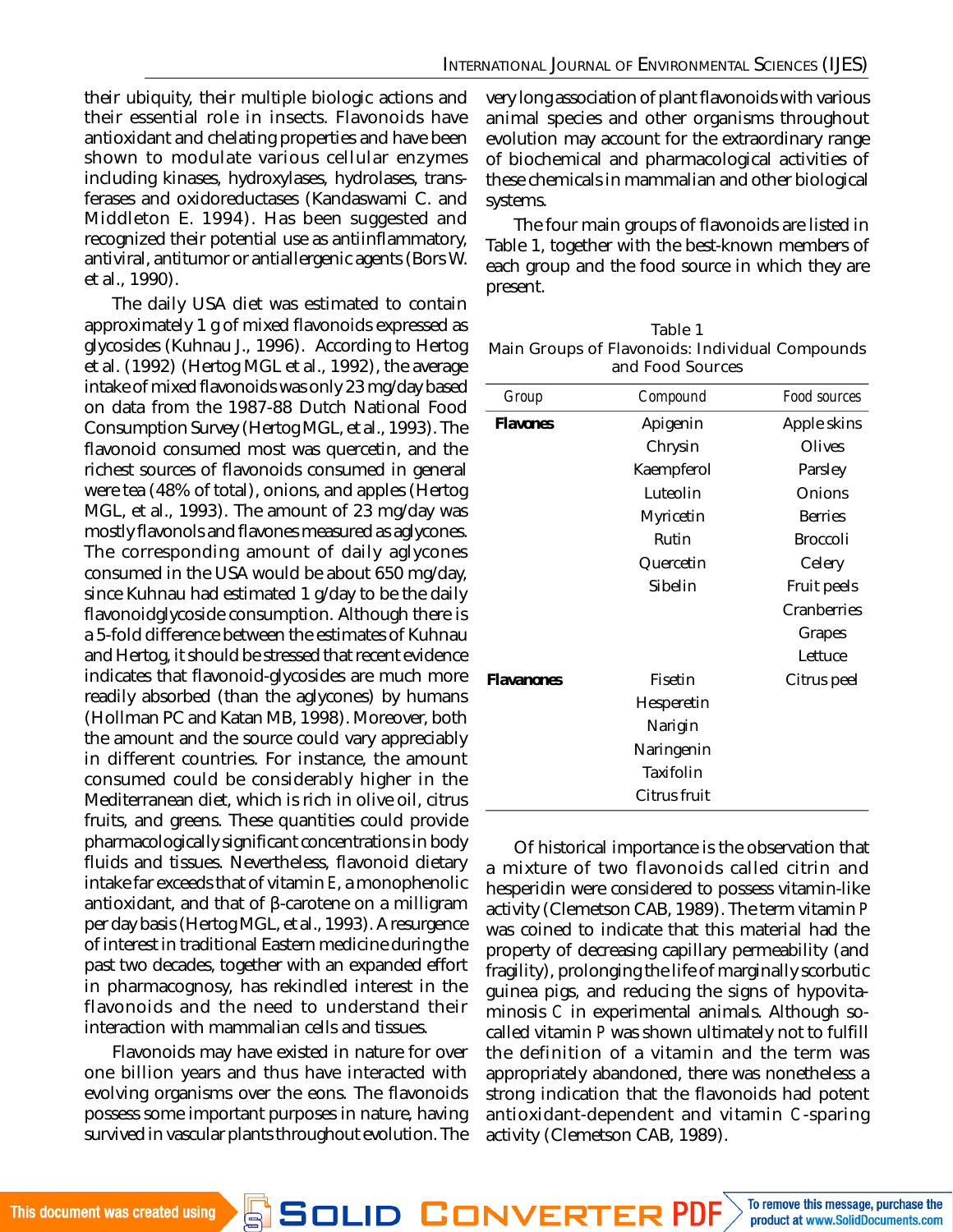Moreover, some flavonoids also have anticarcinogenic properties. The flavonoids do not have carcinogenic potential in experimental animals (Aeschbacher H-U., et al., 1982). There is much controversy regarding the purported toxic or even mutagenic properties of quercetin. Formica and Regelson (Formica JV, et al., 1995) gave an interesting overview of the in vitro and vivo studies on quercetin. The early data on toxic side effects are mainly derived from in vitro studies. At a conference of the Federation of American Societies for Experimental Biology in 1984 on mutagenic food flavonoids, carcinogenicity was reported in just 1 of 17 feeding studies conducted in laboratory animals. However, in other long-term studies, no carcinogenicity was found (Zhu BT, et al., 2001). In contrast with the potential mutagenic effects of flavonoids in earlier studies, several more recent reports indicate that flavonoids, including quercetin, seem to be antimutagenic in vivo. A large clinical study by Knekt et al. (Landolfi R, et al., 1984), in which 9959 men and women were followed for 24 y, showed an inverse relation between the intake of flavonoids (e.g., quercetin) and lung cancer. An explanation for these conflicting data is that flavonoids are toxic to cancer cells or to immortalized cells, but are not toxic or are less toxic to normal cells. If this is true, flavonoids might play a role in the prevention of cancer that is worthy of further investigation.

Alcoholism is a prevalent human disorder, and the search for effective remedies continues. For about 2000 years, the Chinese have recognized the antidipsotropic effect of *Radix puerariae*, an herb used in Chinese traditional medicine for the treatment of alcohol abuse. Keung and Vallee (1993) (Keung WM and Vallee BL, 1993) took advantage of the propensity for alcohol of the Syrian golden hamster to study the effect of extracts of R. puerariae and of daidzin and daidzein, two isoflavones found in the extracts. The isoflavone compounds effectively reduced ethanol consumption in the Syrian golden hamsters by approximately 50%, thus pointing the way to the development of a new class of therapeutic agents for alcoholism. Another briefly reported observation of potentially great significance is the finding of quercetin in bovine retinal tissue. Do ingested flavonoids accumulate in various tissues and modulate their functions? An excellent review of flavonoids in health and disease has been published (Rice-Evans CA,, et al., 1996). Das et al. (1994) (Das A, et al., 1994) conducted a careful structure-systemactivity-relationship study of flavonoids with special respect to carcinogenicity, mutagenicity, and cancerpreventing activities. They concluded, in spite of some ongoing controversy, that not only are the "vast majority of flavonoids and isoflavonoids completely innocuous, but may be beneficial in a variety of human disorders".

### 2. FLAVONOIDS ACTIVITY AND FLAVONOIDS AS SIGNAL MOLECULES

Plant-derived foods that are rich in flavonoids are regularly touted in the popular press for their benefits in ameliorating age-related diseases. A majority of these reports focus on the antioxidant characteristics of flavonoid-rich diets and their enhancement of cardiovascular health. as flavonoids often mimic endogenous mammalian receptor ligands (Virgili et al., 2005) or interfere with the uptake of substrates not found in plants, the applicability of such studies to plant models requires caution. However, studies of flavonoid function in animal cells often provide important insights into their functions as signal molecules in plants. In plants, flavonoids appear to contribute to a general reduction of reactive oxygen species and therefore impact cellular processes sensitive to redox effects. However, flavonoids also have been implicated in more direct interactions with transport and signal transduction pathways. Another is flavonoid modulation of auxin transport as well as localized auxin accumulations observed during nodulation.

At the molecular level, potential targets of flavonoid regulation in plants range from transcription factors and kinases to ATP-binding cassette (ABC) transporters and aminopeptidases. Some of these targets are suggested primarily by similarities between plant and mammalian signaling mechanisms. Other endogenous or exogenous targets, such as receptors, ABC transporters, and hydrolases, have been directly demonstrated *in planta or in vivo*. Most of these interactions have been shown to be developmentally regulated.

As yet, there is no evidence for direct flavonoid modulation of translation in plants. However, flavonoids have been shown to affect mammalian translation by altering phosphorylation status. Genistein and quercetin were found to inhibit protein synthesis in mouse tumor cells via phosphorylative activation of eIF2-α kinases (Ito et al., 1999), and genistein decreased late viral mRNA translation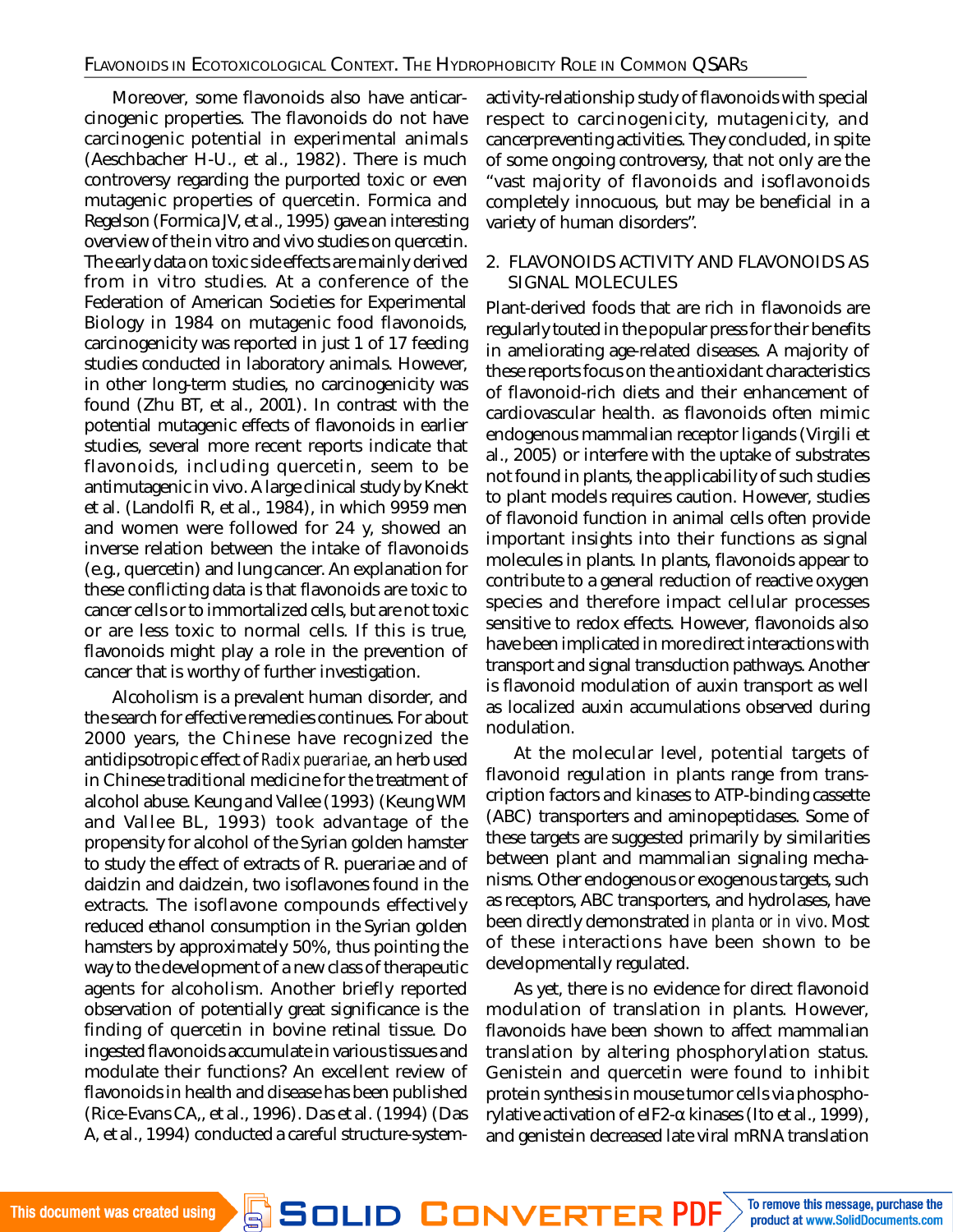via a tyrosine kinase-dependent mechanism (Xi et al., 2005).

There is increasing evidence that specific proteins or groups of proteins exhibit more specific interactions with flavonoids *in vivo*. Many of these interactions have been shown to depend on the *B*-ring substitution pattern of the interacting flavonoids (Marko et al., 2004). Flavonols are the most common of these molecules, and their high degree of activity is suggested by the tight developmental and spatial regulation of flavonol synthesis (Murphy et al., 2000; Peer et al., 2004). Studies in animal cell lines have shown that flavonoids alter multiple kinase and phosphatase activities (Harbone and Williams, 2001). Apigenin inhibits protein kinase *C* (PKC) and MAPK (Kuo and Yang, 1995; Huang et al., 1996). Quercetin is routinely used as an inhibitor of mammalian PIPK, phospholipase A2, phosphodiesterases, and PKC by binding to the catalytic domain (Tammela et al., 2004). Quercetin also inhibits Ca2<sup>+</sup> -dependent and phospholipiddependent protein kinase activities (Gschwendt et al., 1983). Kaempferol inhibits mammalian monoamine oxidase/peroxidases, of which the IAA oxidase is a family member (Sloley et al., 2000). Kaempferol, quercetin, and genistein inhibit the CDC25A tyrosine phosphatase, a cell cycle-specific protein that is dephosphorylated in *M* phase (Aligiannis et al., 2001).

## 3. FLAVONOID ACTIVITY AND TOXICITY

The antiviral activity of flavonoids was shown in a study by Wang et al. (Wang HK et al., 1998). Some of the viruses reported to be affected by flavonoids are herpes simplex virus, respiratory syncytial virus, parainfluenza virus, and adenovirus. For example, some flavonoids work on the intracellular replication of viruses, whereas others inhibit the infectious properties of the viruses. Most studies of the effects on viruses were performed in vitro and little is known about the antiviral effect of flavonoids in vivo. There is some evidence that flavonoids in their glycone form seem to be inhibitory on rotavirus infectivity than are flavonoids in their aglycone form. Because of the worldwide spread of HIV since the 1980s, investigations of the antiviral activity of flavonoids have mainly focused on HIV. Many natural products can inhibit various stages of the replication cycle of the virus. The discovery and development of flavonoids as anti-HIV agents has expanded in the past two decades. Most of these studies focused on

the inhibitory activity of reverse transcriptase, or RNA-directed DNA polymerase (Ng TB et al., 1997), but antiintegrase and antiprotease activities were also described. Again, flavonoids have mainly been studied in in vitro experiments; therefore, no clear contribution of flavonoids to the treatment of HIVinfected patients has yet been shown (Vlietinck AJ et al., 1998). The flavonoids are formed in plants and participate in the light-dependent phase of photosynthesis during which they catalyze electron transport (Vlietinck AJ et al., 1992). They are synthesized from the aromatic amino acids, phenylalamine and tyrosine, together with acetate units (Heller W and Forkmann G, 1993). Phenylalamine and tyrosine are converted to cinnamic acid and parahydroxycinnamic acid, respectively, by the action of phenylalamine and tyrosine ammonia lyases. Cinnamic acid (or parahydroxycinnamic acid) condenses with acetate units to form the cinnamoyl structure of the flavonoids (Fries rearrangement). A variety of phenolic acids, such as caffeic acid, ferulic acid, and chlorogenic acid, are cinnamic acid derivatives. There is then alkali-catalyzed condensation of an orthohydroxyacetophenone with a benzaldehyde derivative generating chalcones and flavonones, as well as a similar condensation of an ortho-hydroxyacetophenone with a benzoic acid derivative (acid chloride or anhydride), leading to 2-hydroxyflavanones and flavones (Heller W and Forkmann G, 1993). The synthesis of chalcones and anthocyanidins has been described in detail by Dhar (1994) (Dhar DN, 1994). Biotransformation of flavonoids in the gut can release these cinnamic acid (phenolic acids) derivatives.

Flavonoids are complex and highly evolved molecules with intricate structural variation. In plants, for instance, they generally occur as glycosylated and sulfated derivatives.

On the other side, some epidemiologic studies suggest a cardioprotective role of flavonoids against coronary heart disease. One large clinical study indicated that flavonoids may reduce mortality from coronary heart disease (Hertog MGL et al., 1993). Various cohort studies indicated an inverse association between flavonoid intakes and coronary heart disease mortality. These studies are promising and indicate that flavonoids may be useful food compounds. Flavonoids have received much attention in the literature over the past ten years and a variety of potential beneficial effects have been elucidated. However, most of the research involved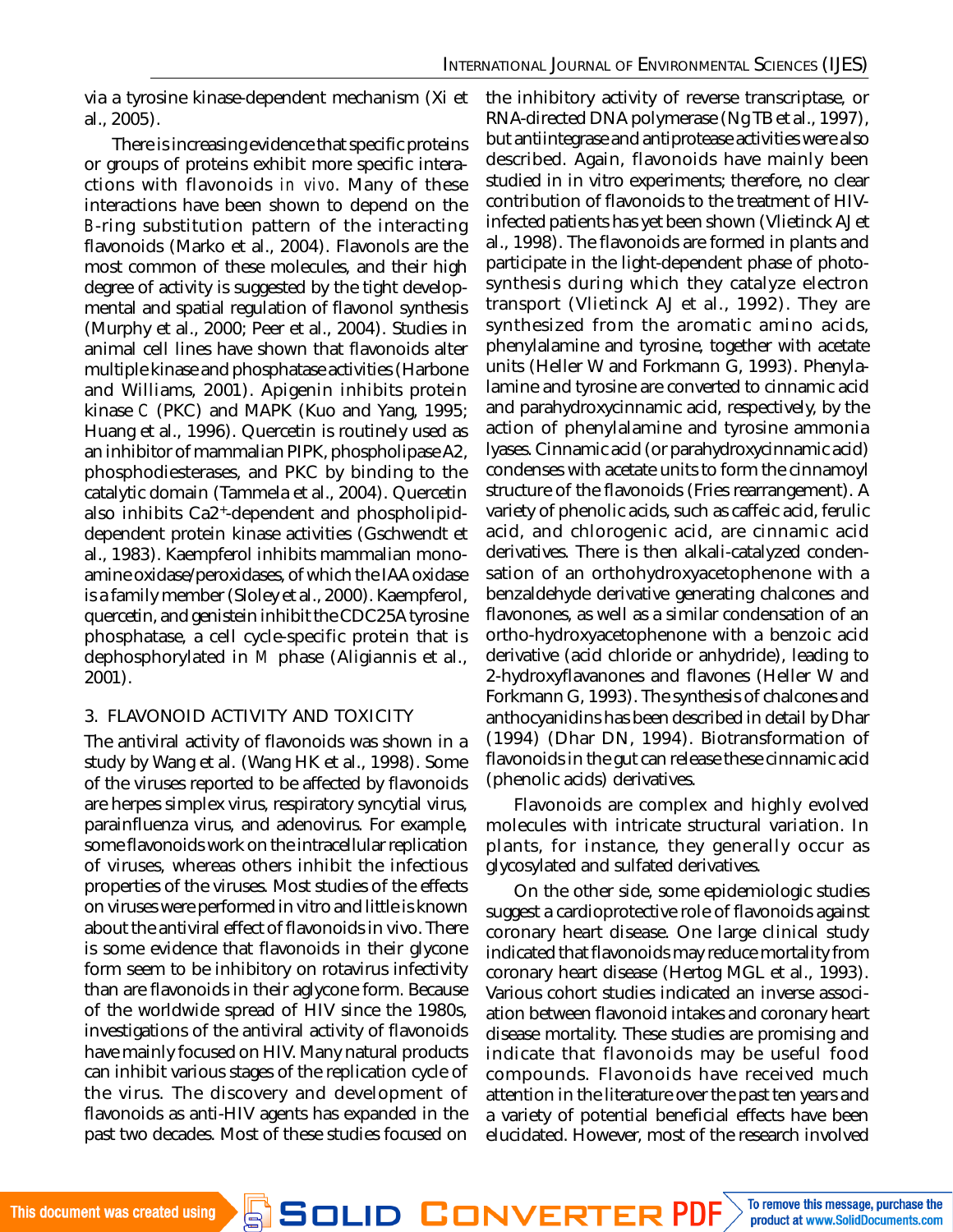in vitro studies; therefore, it is difficult to draw definite conclusions about the usefulness of flavonoids in the diet. The study of flavonoids is complex because of the heterogeneity of the different molecular structures and the scarcity of data on bioavailability. Furthermore, insufficient methods are available to measure oxidative damage in vivo and the measurement of objective endpoints remains difficult. There is a need to improve analytic techniques to allow collection of more data on absorption and excretion. Data on the long-term consequences of chronic flavonoid ingestion are especially scarce. In conclusion, the in vivo studies that have been performed do give a hopeful picture for the future. Currently, the intake of fruit, vegetables, and beverages (e.g., tea and moderate amounts of red wine) containing flavonoids is recommended, although it is too early to make recommendations on daily flavonoid intakes.

Research on flavonoids in relation to the human diet has mainly focused on the flavonol quercetin, primarily because of early methodologies enabling sensitive detection of this compound in biological fluids and in foods. It has been found that other groups of flavonoids, such as the citrus flavanones, may be more important dietary constituents than the flavonols. The flavanones are major contributors to the total dietary intake of flavonoids in Denmark (Justesen, U., et al., 1998) and in Finland, for example, and may be absorbed to a much higher extent than flavonols, such as quercetin (Zhu BT et al., 2001).

To evaluate the influence of flavonoids in our diet and their usefulness as a marker of certain vegetable or fruit groups, it is crucial to monitor the concentration of the major dietary flavonoids concurrently in human biological samples.

Several different dietary flavonoids are measurable in urine from subjects on their habitual diet, and that the sum of flavonoids excreted in urine is associated with the intake of fruits, berries, and vegetables. Urinary flavonoids may therefore be a valid biomarker for fruits, berries, and vegetables (FBV) intake. This is supported by the positive correlations between urinary flavonoid excretion and habitual FBV intake, the significant differences in flavonoid excretion between high and low FBV diets, and by the positive correlation between the deltas of FBV intake and flavonoid excretion during the dietary intervention.

In the plant kingdom, the flavonoid biosynthetic pathway is ubiquitous and produces a variety of pigmented as well as nonpigmented compounds. Flavonoid compounds have been implicated in several biological processes and some of their functions include the attraction of pollinating agents via pigmentation of floral organs (Huits H.S.M., et al., 1994), pollen tube germination (Mo Y., et al., 1992), protection from UV exposure (14), and defense against insects by acting as insecticides (Wiseman B.R. et al., 1996) and fungal pathogens by acting as phytoalexins (Nicholson, R.L. and Hammerschmidt R., 1992). Flavonoid biosynthesis takes place through the phenylpropanoid pathway, and depending on the genetic constitution of the plant naringenin can have several different fates leading to the formation of flavonoid metabolites that include anthocyanins, flavones and anthocyanidins (Winkel-Shirley B., 2001). Flavonoid pigments have been used as a convenient visible marker in molecular genetic experiments and to study regulation of gene expression. Since the isolation of chalcone synthase, which catalyzes the first committed step of this pathway, efforts have been focused on the isolation of mutants and the cloning of structural genes that are required for the different biosynthetic steps (Winkel-Shirley B., 2001).

A nutraceutical is any nontoxic food extract supplement that has scientifically proven health benefits for both the treatment and prevention of disease. Nutraceuticals may range from isolated nutrients, dietary supplements, and diets to genetically engineered "designer" food, herbal products, and processed products, such as cereals, soups, and beverages. The increasing interest in nutraceuticals reflects the fact that consumers hear about epidemiological studies indicating that a specific diet or component of the diet is associated with a lower risk for a certain disease.

The major active nutraceutical ingredients in plants are flavonoids. The flavonoids are a group of organic molecules ubiquitously distributed in vascular plants. Approximately 2000 individual members of the flavonoids group of compounds have been described. As is typical for phenolic compounds, they can act as potent antioxidants and metal chelators. They also appear to be effective at influencing the risk of cancer. Overall, several of these flavonoids appear to be effective anticancer promoters and cancer chemopreventive agents. The presentation in this chapter is designed to provide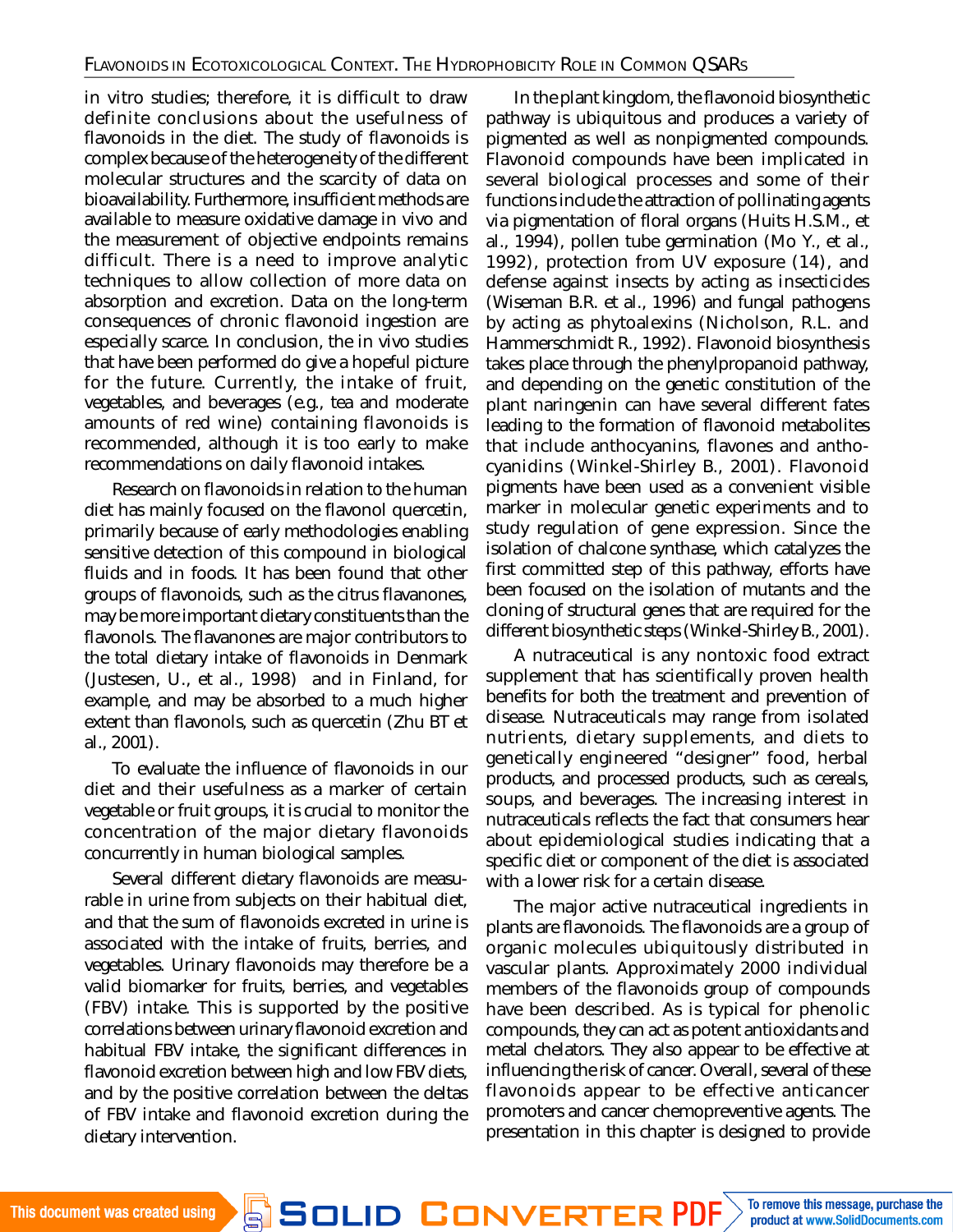the reader the tools to understand the biological and molecular role of plant flavonoids, including their antioxidant and antiproliferative activities and their role in intracellular signaling cascades.

Cancer is the third major cause of mortality, accounting for more than 7 million deaths per year worldwide (Cancer Facts and Figures, 1997). The major goal of cancer research, therefore, has been to achieve an understanding of the processes involved in the induction followed by development of human cancers, which could allow diagnosis, an early detection, and therapy as well as prevention of this disease.

Chemoprevention of cancer, therefore, is a means of cancer control by which the rate of this disease can be prevented totally or slowed or reversed partially or substantially by the administration of one or more naturally occurring or synthetic chemical agents. Fruits, vegetables and common beverages as well as several herbs and plants with diversified pharmacological properties have been shown to be rich sources of microchemicals with the potential to prevent human cancers (Birt D.F., et al., 1996; Morse M.A., et al., 1993). Measuring the effects of these agents in cancer chemoprevention studies in human populations has now become one important objective of experimental cancer research. The potential for inhibiting tumor development in both targeted high-risk and general populations has increased significantly in recent years.

About 30 classes of chemicals with cancerpreventive effects that may have practical implications in reducing cancer incidence in human population have been described (Wattenberg L.W., 1997).

Among these, naturally occurring polyphenolic antioxidants are receiving increasing attention in recent years. Using different long-term experimental tumorigenesis protocols, several studies have demonstrated the cancer-preventive effects of polyphenolic antioxidant. Silymarin is also a polyphenolic flavonoid antioxidant isolated from milk thistle. It is being used clinically in Europe and Asia for the treatment of alcoholic liver diseases. As a therapeutic agent, silymarin is well tolerated and largely free of adverse effects (Vogel G., et al., 1975), so much so that silymarin has also been marketed recently in the United States and Europe as a nutritional supplement by several "nutraceutical companies". Studies on mice, rats, rabbits, and dogs, using different modes of administration, showed that silymarin is nontoxic in acute tests, even at large doses. Similarly, it is nontoxic in subchronic and chronic tests and does not show any side effects; there is no known LD50 for silymarin in laboratory animals (Wagner H., et al., 1969; Ely H., 1989). Several studies in rodents have shown that silymarin protects against hepatotoxicity induced by allylalcohol, carbon tetrachloride, galactosamine, phalloidin and thioacetamide. Mechanistic studies have shown that silymarin is a strong antioxidant that is capable of scavenging both free radicals and reactive oxygen species in rodents and in cell cultures and that it results in a significant increase in cellular antioxidant defense machinery by ameliorating the deleterious effects of free radical reactions. Carcinogenesis in mouse skin and other animal tumor bioassay systems and, possibly, in humans is a stepwise process of at least three distinct stages: initiation, promotion, and progression. For more than 50 years, mouse skin has been used as a conventional model to study the mechanism of carcinogenesis and modulation of sequential steps involved in this process (Agarwal R., et al., 1991; Yuspa S.H., 1994). In fact, this is the oldest experimental model to demonstrate the multistep process of carcinogenesis and to define the cellular, biochemical, and molecular mechanisms associated with each stage (Yuspa S.H., 1994). The mouse skin carcinogenesis model, which provides a conceptual framework to study the carcinogenesis process, has also been used extensively to: 1. assess whether chemical and/or physical agents carry a carcinogenic hazard to humans and 2. evaluate the cancerchemopreventive effects of different agents and define the mechanism involved with their protective effects (Agarwal R., et al., 1991; Yuspa S.H., 1994).

Using the skin carcinogenesis model, Santosh K. Katiyar and al found that a naturally occurring polyphenolic flavonoid antioxidant, silymarin, is an exceptionally high anti-tumor promoting agent. (Santosh K. et al., 1999).

The fate of orally and parenterally administered flavonoids in mammals and the significance of biliary excretion was reviewed by Griffiths and Barrow in 1972. Since then, progress in understanding flavonoid phar- macokinetics has been slow. Published studies of flavonoid metabolism are not extensive, and were reviewed again recently (Hollman PC and Katan MB, 1998). Such studies are essential to enhance our understanding of the possible importance of flavonoids in human health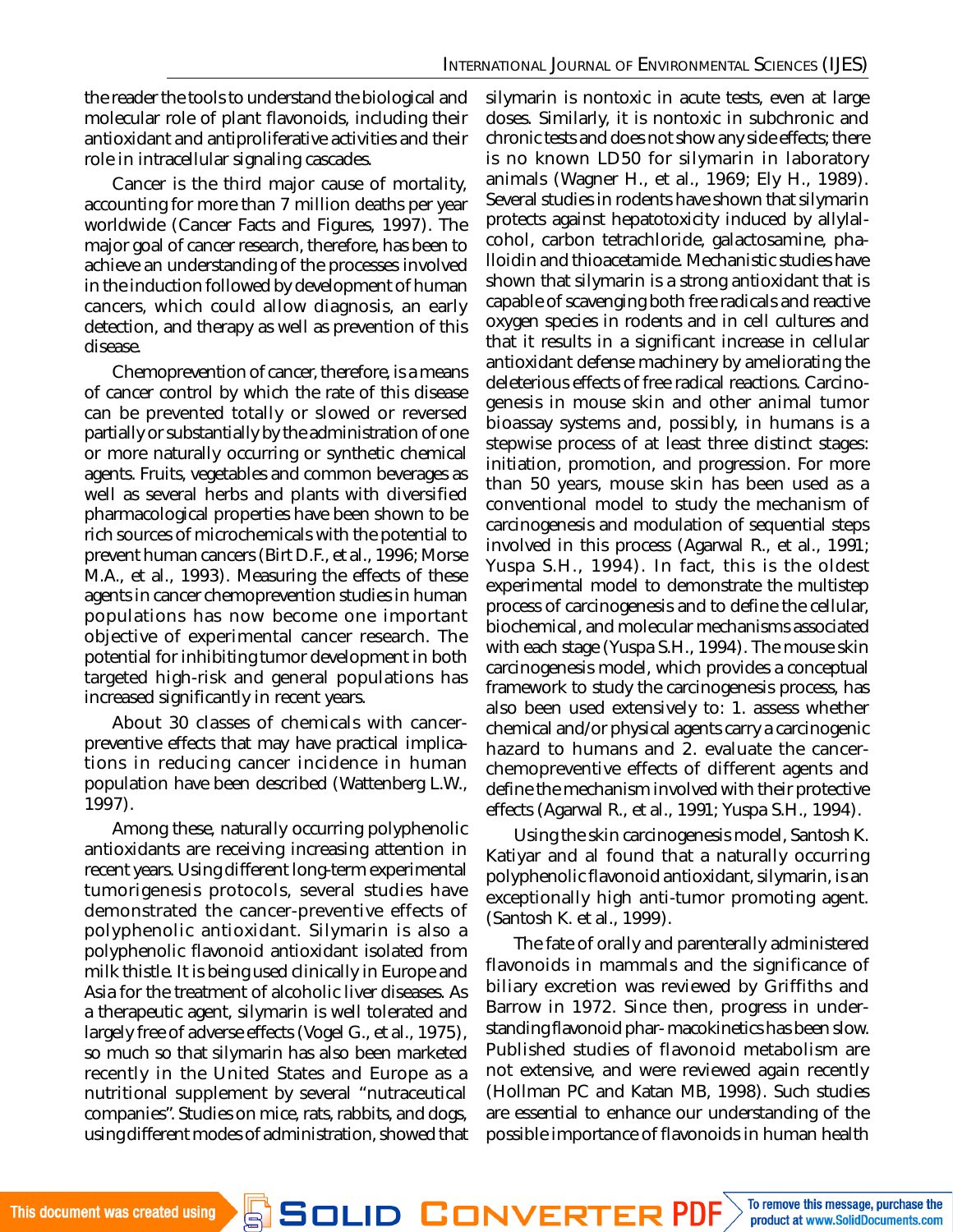and disease. Considerable information is available regarding the metabolism of flavonoids in animals and to a very limited extent in humans. Ring scission occurs under the influence of intestinal microorganisms, which also account for the subsequent demethylation and dehydroxylation of the resulting phenolic acids (cinnamic acid derivatives and simple phenols).

Intestinal bacteria also possess glycosidases capable of cleaving sugar residues from flavonoid glycosides. Such glycosidases do not appear to exist in mammalian tissues. Flavonoids can undergo oxidation and reduction reactions, as well as methylation, glucuronidation, and sulfation in animal species. Oral administration (83 mg/kg) resulted in rapid absorption, metabolism, and excretion of the flavonoid within 24 h. Eleven metabolites were detected in urine. No quercetin could be found in plasma after oral administration of up to 4 g in humans (Shali NA et al., 1991). Hepatic metabolism of quercetin and catechin by isolated perfused rat liver has been demonstrated in studies by Shah et al. (1986) (Shah GM and Bhattacharya RK, 1986). The flavonoids were converted into sulfated and/or glucuronidated metabolites, which were excreted in the bile. Recent improvements in analytical techniques have made possible the determination of baicalein and baicalin (the glycoside of baicalein) in rat plasma by high pressure liquid chromatography with electrochemical detection (Wakui Y., et al., 1992). Oral administration of these flavonoids to rats led to readily measurable concentrations of the compound in plasma (100–10,000 ng/ml).

The most important information derived from recent studies is the fact that most flavonoids, except catechins, exist in nature as glycosides. Moreover, at least quercetin glucosides were absorbed better than the aglycone quercetin-β-glucoside (Hollman PC and Katan MB, 1998). Consequently, the amount of flavonoid glycosides consumed is a better indication than the amount of aglycones, thus raising the lower level estimated for the flavonoid aglycones. Finally, supplementation of the diet should more appropriately use flavonoid glycosides instead of aglycones.

Adverse reactions to flavonoids in humans appear to be rare. Studies of Salama and Mueller-Eckhardt (Salama A and Mueller-Eckhardt, 1987) indicated that catechin and its metabolites can bind tightly to erythrocyte membranes and that this generates new antigenic sites with consequent development of autoantibodies presumed to be the cause of hemolytic anemia in six patients who had taken the catechin. The hemolytic anemia disappeared after discontinuation of catechin ingestion although the subjects continued to ingest crossreactive dietary flavonoids. Some flavonoids are capable of quinone formation, a familiar pathway leading to contact sensitization. The flavonoids are not potent contact allergens and are not distinguished as contact sensitizers in the dermatologic literature, even though essentially all human beings have daily physical contact with flavonoid containing foods and plants.

The flavonoids appear to be remarkably safe nutrients with a wide range of biochemical and pharmacologic activities that strongly suggest their possible role as health-promoting, disease-preventing dietary supplements.

A large number of studies have emphasized the potential health-promoting and disease- preventing effects of fruits and vegetables in the diet. The beneficial effects of fruits and vegetables have frequently been attributed to ascorbic acid and the carotenoids present in these foods. However, as stated elsewhere, fruits and vegetables contain a multitude of flavonoids and related phenolic compounds that also act as natural antioxidants. Flavonoids can function as:

- **•** metal chelators and reducing agents,
- **•** scavengers of ROS,
- **•** chain-breaking antioxidants,
- **•** quenchers of the formation of singlet oxygen,
- **•** protectors of ascorbic acid; conversely, ascorbic acid can protect flavonoids against oxidative degradation.

In many of the studies reported, it is not certain whether flavonoids inhibit the formation of ROS or scavenge them. It is obvious that flavonoids react with OH and, therefore, can be very important chainbreaking antioxidants. They could also play an important role in conserving tocopherols in biological membranes. Ascorbic acid (ascorbic acid is a universal component of plant cells) and flavonoids coexist in many plants and thus the two may be consumed together in the diet. A large body of literature has accumulated concerning the interactions of flavonoids with ascorbic acid in biological systems. Several flavonoids serve as antioxidants for ascorbic acid.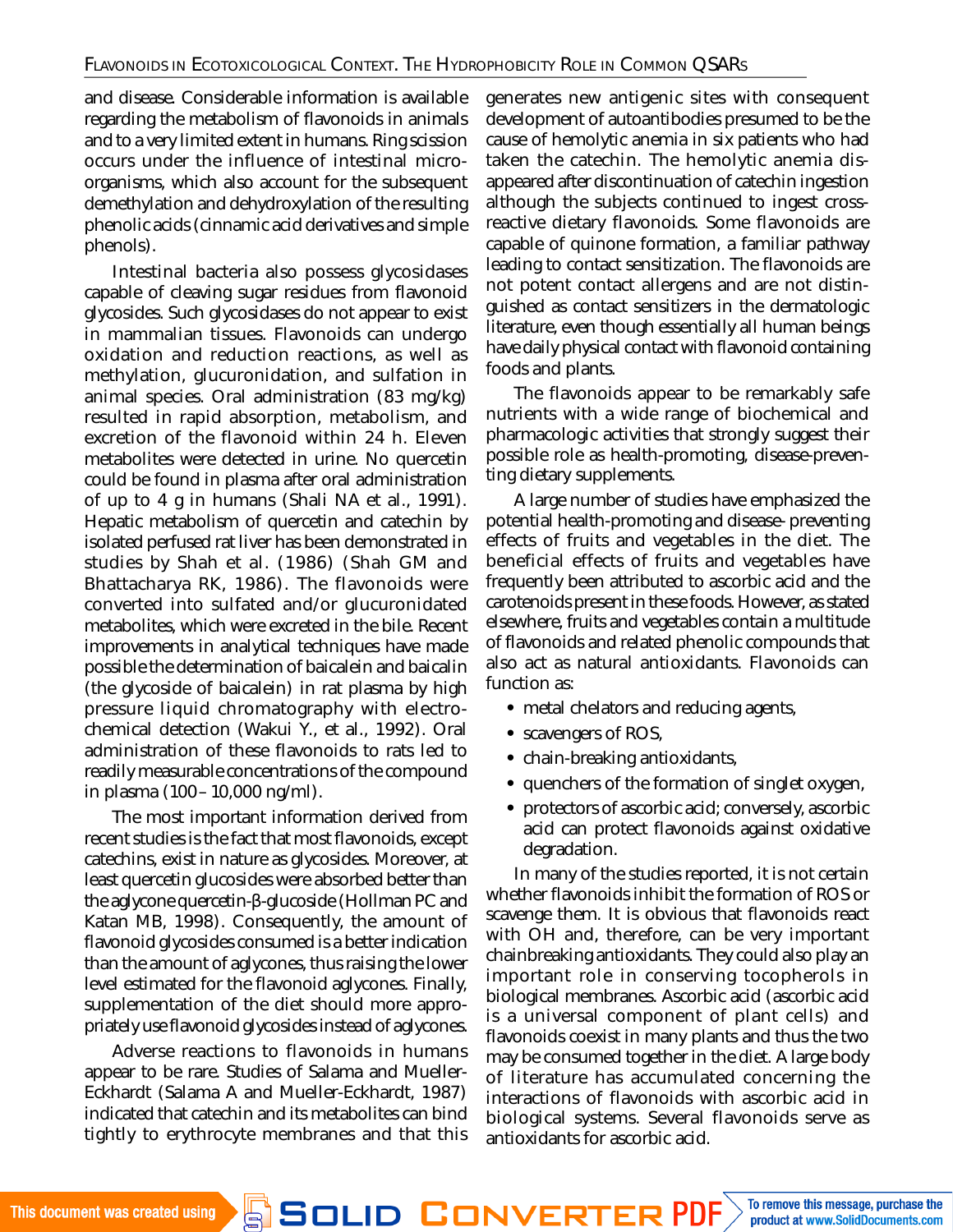Flavonoids have been considered to function as antioxidants and UV light filters in higher plants. This antioxidant activity was related to their protection against ascorbic acid oxidation. The protection of ascorbic acid by flavonoids could have important biological implications, as emphasized by Hughes and Wilson (Hughes RE and Wilson HK, 1997).

The role of flavonoids in extraorganismal plant signaling has been described extensively, but the role of flavonoids in intra- and intercellular signaling is not as well documented. Flavonoid signaling between organisms may involve visual cues, as in pollinator attractants, as well as molecular cues. Flavonoids are bioactive molecules with specific and nonspecific effects on intraand extraorganismal plant signaling mechanisms. However intraorganismal flavonoid signaling is probably a by-product of the evolution of plant signaling and trafficking mechanisms in an environment where flavonoids are present for purposes of extraorganismal signaling and defense and a role in initial protection from oxidative stress. Recently developed molecular biological tools and high throughput metabolic profiling technologies provide new opportunities to identify specific and nonspecific sites of flavonoid regulation.

#### 4. QSAR ANALYSIS

In predictive toxicology, we exploit the toxicological knowledge about a set of chemical compounds in order to predict the degree of activity of other compounds (Hansch, C., Fujita, T., 1964). More specifically, we mathematically model the relationship between specific properties of training compounds (i.e. compounds for which the degree of activity is known) and their toxicological activity and apply the model to query compounds (i.e. compounds for which the degree of activity is not known) to obtain predicted activities.

The process of model-building is called (Quantitative) Structure Activity Relationship ((Q)SAR). SARs are models based on structural features, and QSARs rely on quantitative (frequently physicochemical) properties. The most general mathematical form of a (Q)SAR is:

### *Activity* = *f* (*physicochemical and/or structural features*)

Multilinear models have been in use since a long time. As linear equations, they are easy to use and

relatively straightforward to interpret. For *n* instances they are defined as the coefficients that minimize the error on a system of *n* linear equations (Pavan M., et al., 2006; Putz, M.V., et al., 2009):

$$
y_i = b_1 x_{i1} + b_2 x_{i2} + ... + b_m x_{im} + d \quad i \in \{1, ..., n\}
$$

or in a more compact notation,

$$
y = (\langle X, b \rangle + d)
$$

where  $\langle \cdot, \cdot \rangle$  denotes the normal dot product and **b** and *d* are the coefficients to learn. Multilinear models assume linear relationships between features and activities, therefore the expressiveness is limited and the model will perform poorly if these conditions are met (Pavan M., et al., 2006). The prediction *f* (*x<sup>q</sup>* ) is obtained by (Putz M.V., et al., 2009):

$$
f(x_q) = (\langle x_q, b \rangle + d)
$$

Relationships were developed to correlate a structural parameter (i.e., lipophilicity) with activity. In some cases, mono-parametric relationship correlating structure and activity was adequate. The form of the equation is:

$$
A = \log\left(\frac{1}{C}\right) = a + b \log P
$$

where *C* is the molar concentration of compound that produces a standard response (e.g.,  $LD_{50}$ ,  $ED_{50}$ ).

Log *P* in particular was found to be important in many QSAR models. The octanol/water partition coefficient (log *P*) constitutes a quantitative, and easily accessible, hydrophobicity measurement (G.E., Kellog, et al., 2001; K.M., Biswas, et al., 2003). *P* is defined as the ratio of the equilibrium concentration of a substance dissolved in a two-phase system, formed by two immiscible solvents:

$$
P_{o/w} = \frac{C_{oc \tan o l}}{C_{water}}
$$

The relationship between log *P* and some biological responses was often inverse parabolic, in which a maximum in the biological response occurred at some optimum log *P* value. The explanation for this relationship was that it described the partitioning of drug molecules into biological membranes.

$$
A = \log\left(\frac{1}{C}\right) = a + b \log P + c \left(\log P\right)^2
$$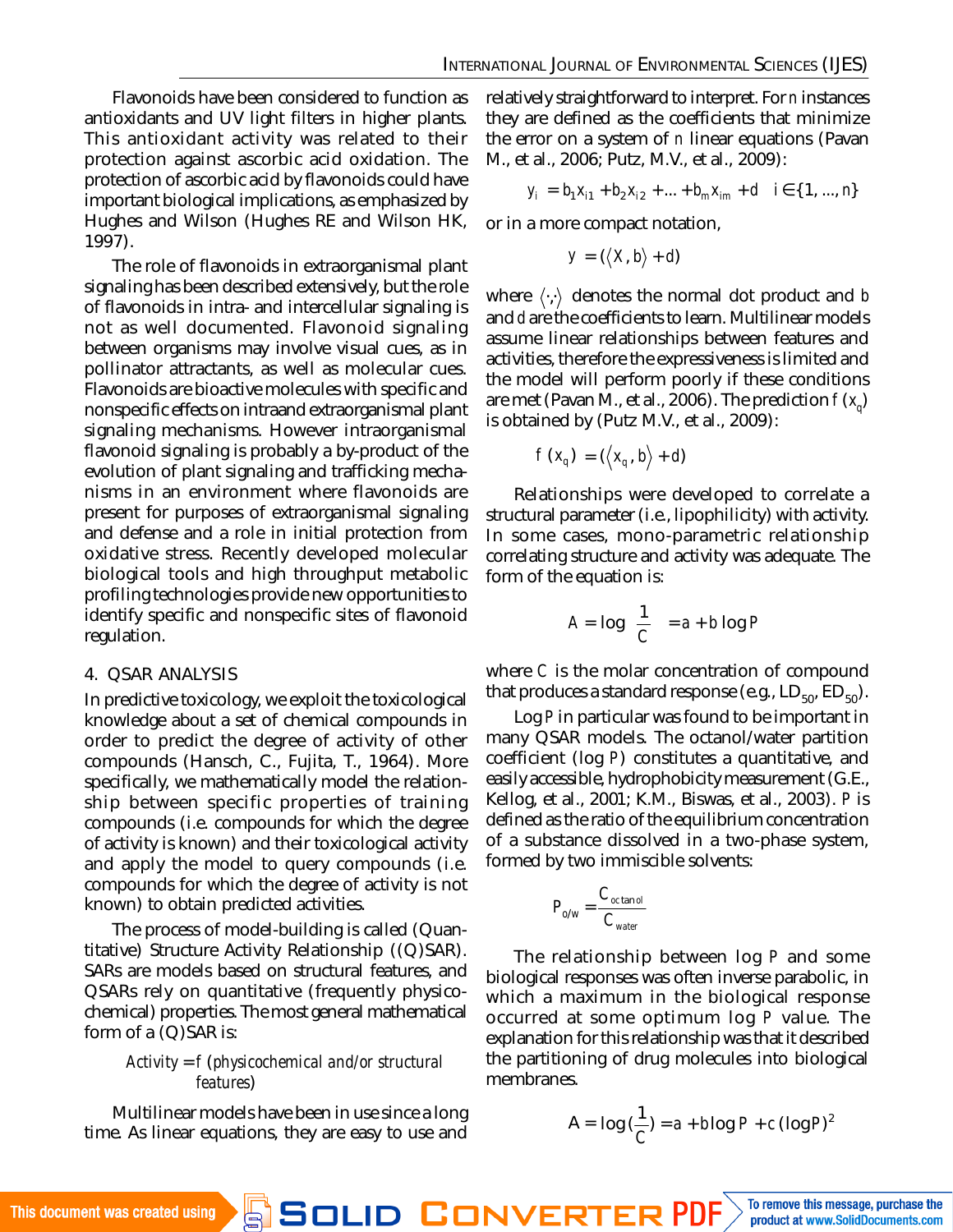### FLAVONOIDS IN ECOTOXICOLOGICAL CONTEXT. THE HYDROPHOBICITY ROLE IN COMMON QSARS

Most acute toxicity studies aim to determine the median lethal dose (LD $_{50}$ ) of the chemical. The LD $_{50}$ is defined as a statistically derived expression of a single dose of a chemical that can be expected to kill 50% of animals in the experimental group (Putz, M.V., et al., 2008; Putz, M.V., et al., 2009). The  $LD_{50}$ value is expressed in terms of weight of test substance per unit weight of test animal (mg/kg).

As a working example, in the Table 2 some data for the series of flavonoids (50% lethal toxicity dose  $EC_{50}$  (µM) were presented from literature data (Zhang S., et al., 2005), among the employed activity  $A = -\log_{10} (EC_{50})$  and structural parameters as hydrophobicity LogP and polarizability POL (Å<sup>3</sup>). The molecules included in the "Gaussian or Normal" set have their index marked with *G* while those considered in the "Non-Gaussian or Non-normal" set were marked as *N* and leave out for the first statistical analysis (the so called Non-Gaussian-Leave-Out screening method).

#### Table 2

The Flavonoids of Fig. 1 Arranged upon their Ascending Observed Activities, Defined as  $A = -\log_{10} (EC_{50} [\mu M])$  (Zhang S., et al., 2005), Along the Associate Computed Structural Parameters Like the Hydrophobicity (LogP), Electronic Cloud Polarizability (POL) and the Ground State Configurationally Optimized Total Energy (ETOT)

| G/NG        | Molecular name                  | Structure                                        | Activity A | Structural parameters |       |                                                      |
|-------------|---------------------------------|--------------------------------------------------|------------|-----------------------|-------|------------------------------------------------------|
|             |                                 |                                                  |            |                       |       | LogP POL $(\tilde{A}^3)$ $E_{\text{TOT}}$ (kcal/mol) |
| (G)         | Flavanone                       |                                                  | 4.6        | 2.84                  | 25.55 | $-62849.3125$                                        |
| (NG)        | Silybin                         | OH<br>$H_3C^{\!\bullet}$<br>нd<br>нđ<br>OН<br>OH | 3.74       | 2.03                  | 45.68 | $-146625.1875$                                       |
| (G)         | 7, 8-Dihydroxyflavone           | HQ                                               | 4.7        | 1.75                  | 26.63 | $-76982.1328$                                        |
| (NG)<br>(G) | 7-Methoxyflavanone<br>6, 2', 3' | ӊc<br>Ω                                          | 4.79       | 2.59                  | 28.02 | $-73823.8046$                                        |
|             | -7-Hydroxyflavanone             | OH<br>HQ<br>HQ<br>HO<br>O                        | 4.85       | 1.70                  | 28.10 | $-92422.6640$                                        |

*Table Contd.*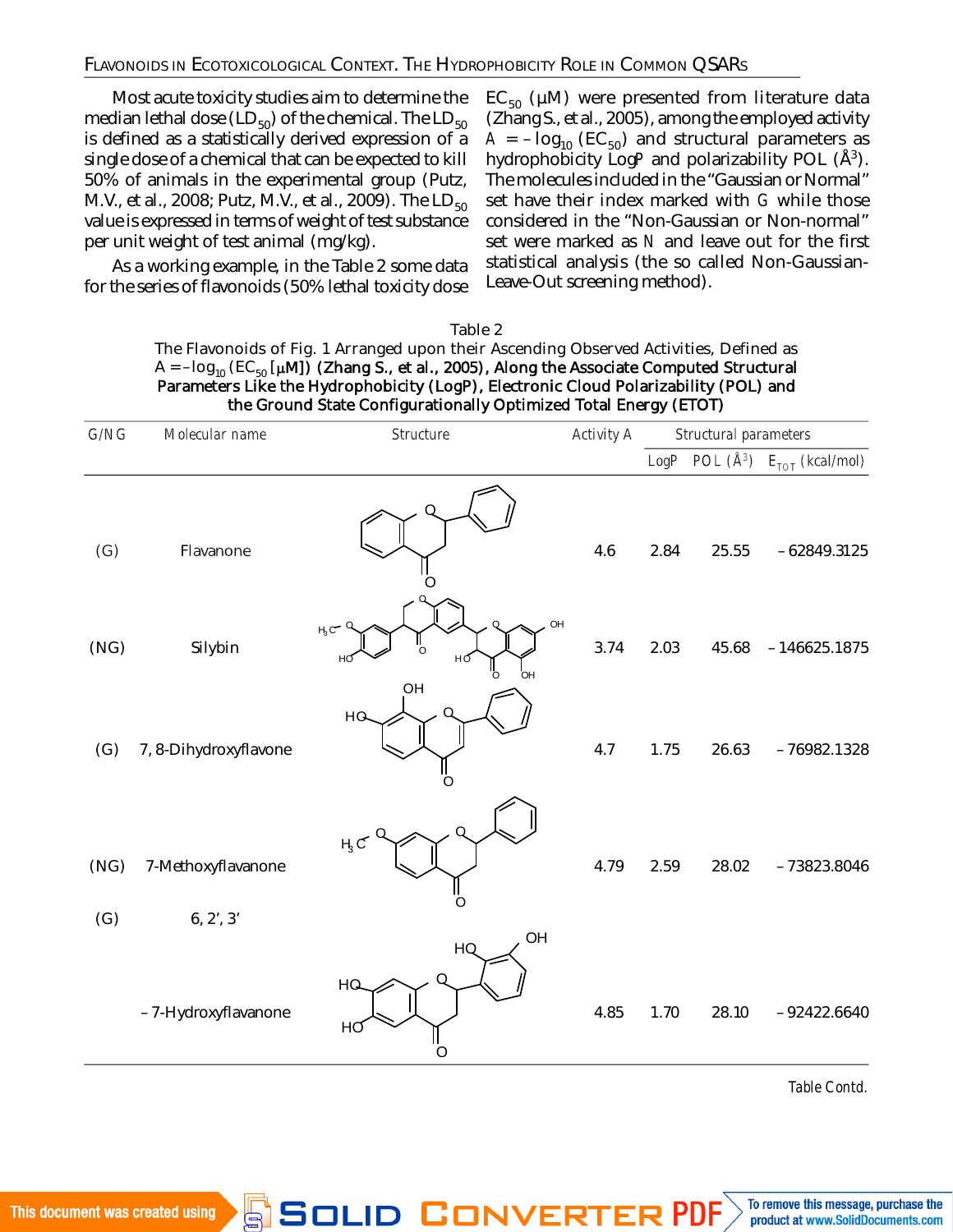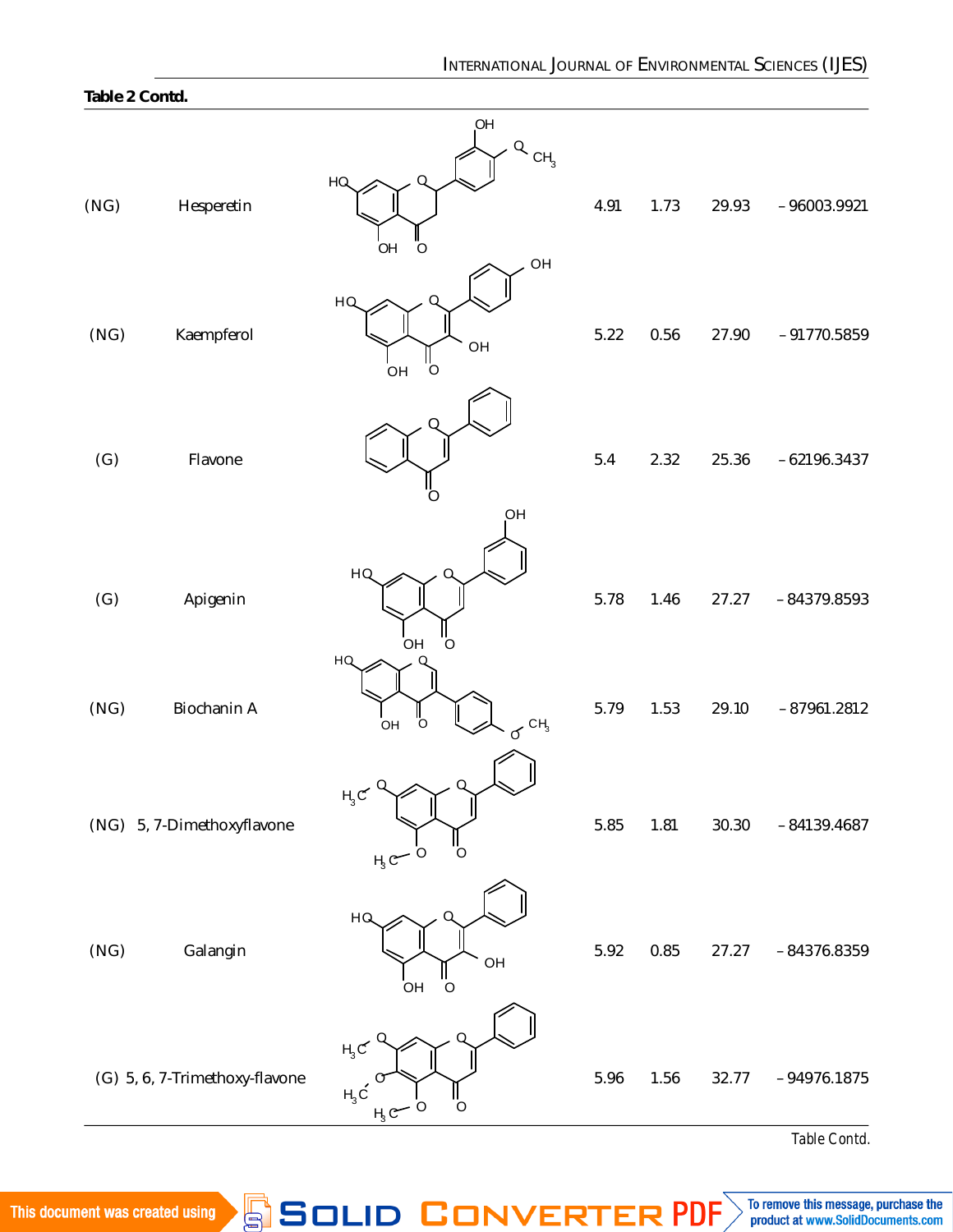## FLAVONOIDS IN ECOTOXICOLOGICAL CONTEXT. THE HYDROPHOBICITY ROLE IN COMMON QSAR<sup>S</sup> **145**

### **Table 2 Contd.**

| (G)        | 6, 4'-Dimethoxy-3-                 |                                                                |      |      |       |               |
|------------|------------------------------------|----------------------------------------------------------------|------|------|-------|---------------|
|            | hydroxy-flavone                    | $Q_{CH_3}$<br>$H_3 G$<br>OH                                    | 6.35 | 0.41 | 31.13 | $-92162.7187$ |
| (G)        | 2'-Hydroxy-α-naphto-               |                                                                |      |      |       |               |
|            | flavone                            | ΉΟ                                                             | 7.03 | 3.07 | 33.26 | $-82027.8359$ |
| (G)        | 7, 8-Benzoflavone                  |                                                                | 7.14 | 3.35 | 32.63 | $-74634.5234$ |
| (G)        | Chrysin                            | HQ<br>"o<br>OH                                                 | 6.41 | 1.75 | 26.63 | $-76986.1171$ |
| (G)        | 8-Methylflavone                    | CH <sub>3</sub><br>O                                           | 6.21 | 2.79 | 27.19 | $-65789.9218$ |
| (G)<br>(G) | Kaempferide<br>4'-5, 7-Trimethoxy- | CH <sub>3</sub><br>HQ<br>OH<br>$\frac{1}{\sigma}$<br>OH        | 5.99 | 0.60 | 29.74 | $-95351.3984$ |
|            | flavanone                          | $\alpha$ cH <sub>3</sub><br>$H_3C$<br>O<br>$H_3C$ <sup>O</sup> | 5.25 | 2.08 | 32.96 | $-95768.9062$ |
| (G)        | Chalcone                           | Ö                                                              | 4.93 | 3.68 | 25.49 | $-55450.1093$ |

*Table Contd.*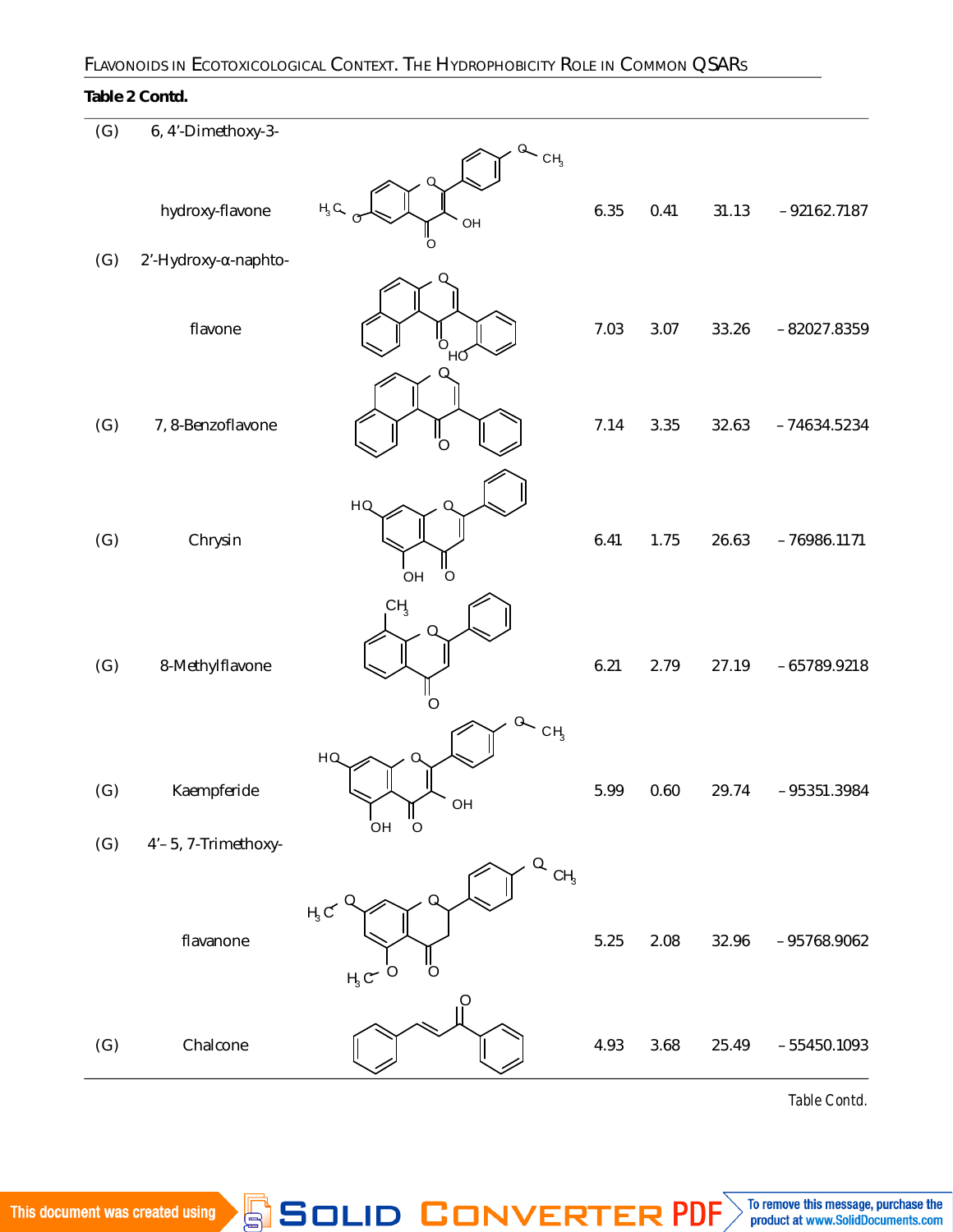#### **Table 2 Contd.**

| (G)  | Genistein  | HQ<br>Ω<br>Ö<br>OH<br>OH                               | 4.83 | 1.50 | 27.27 | $-84380.7578$  |
|------|------------|--------------------------------------------------------|------|------|-------|----------------|
| (G)  | Naringenin | O <sub>F</sub><br>HQ<br>OН<br>O<br>HQ                  | 4.49 | 1.99 | 27.46 | $-85032.9218$  |
| (G)  | Daidzein   | O<br>OH                                                | 4.24 | 1.78 | 26.63 | $-76984.7109$  |
| (NG) | Silybin    | OH<br>$\Omega$<br>$H_3C^-$<br>Ő<br>НΟ<br>нб<br>Ö<br>OH | 3.74 | 2.03 | 45.68 | $-146625.1875$ |



Fig. 2: The Plot of the Flavonoids'  $EC_{50}$  (activity) Toxicities of Table 2

We obtained some data (structure activity relationships) for all possible lipophilicity correlation models considered from the data in Table 1 together with the statistical (simple correlation factor, standard error of estimation SEE). The results are in the Table 3 presented for Gaussian molecules only.

In the QSAR models given above, *N* is the number of data points, *R* is correlation coefficient and SEE is standard error of estimate between the variances of calculated and observed activities.

From the Table 3 we obtain useful information about the structure parameters in correlation with hydrophobicity and biological activity. Going to the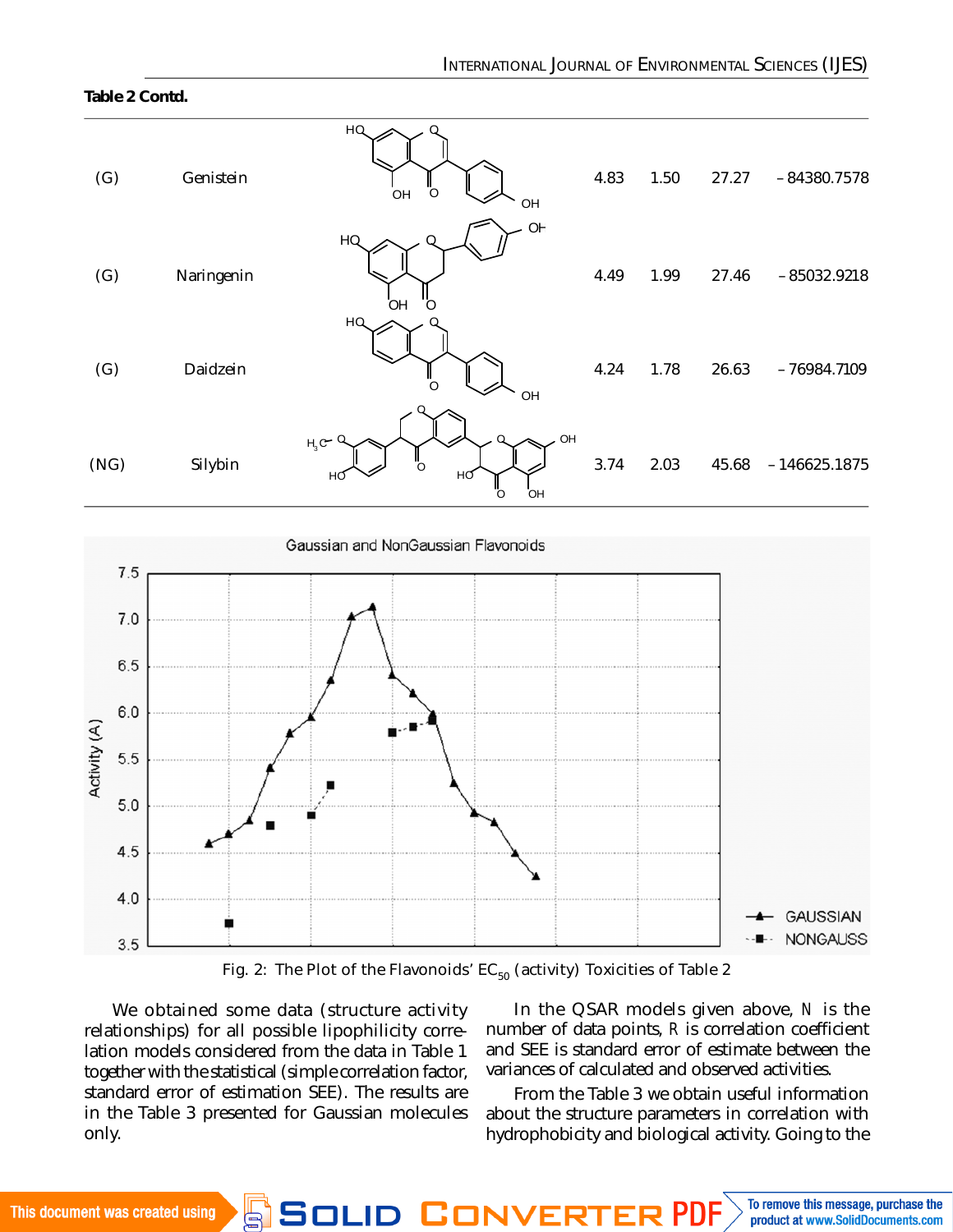### FLAVONOIDS IN ECOTOXICOLOGICAL CONTEXT. THE HYDROPHOBICITY ROLE IN COMMON QSARS

| Model Equation                                                                                | R      | <b>SFF</b> | N  |
|-----------------------------------------------------------------------------------------------|--------|------------|----|
| $LogP = 1.9174 - 0.0004$ Pol                                                                  | 0.0204 | 0.8679     |    |
| $A = 5.6431 + 0.0178$ LogP - 0.0083 Pol                                                       | 0.0445 | 0.9052     |    |
| $A = 5.3983 + 0.0179$ LogP                                                                    | 0.0176 | 0.8851     |    |
| A = $6.6024 - 1.4558$ LogP + 0.3718 (LogP) <sup>2</sup>                                       | 0.3984 | 0.8367     | 17 |
| A = 5.6645 - 1.1393 LogP + 0.0250 (LogP) <sup>2</sup> + 0.3934 Pol + 0.00012 E <sub>TOT</sub> | 0.7089 | 0.6719     |    |

Table 3: Structure Activity Relationships for the "Gaussian-G" Flavonoids Molecules of Table 2

activity-hydrophobicity analysis, for the series flavonoids molecules we identify such low *R* value for the simple relationship between toxicity and first order hydrophobicity indicating practically no correlation or chemo-bio-influence. Instead, it significantly grows for relationship indicating the toxicity description in terms of the descriptors ( $\log P$ ) and  $(\log P)^2$  meaning that the toxicity  $(EC_{50})$  of this flavonoids could be described best by a parabolic model including the hydrophobicity.

Even more, with inclusion of the other electronical structural information as polarizability and the total energy one records the minimum of SEE and the maximum of  $R$  telling that the model  $A = f$  (Pol,  $log P$ ,  $(log P)^2$ , ETOT) is predicted as the most reliable; it leads with idea that the ionic or electrostatic character of the interaction primary influences the hydrophobicity towards the final stabilization by the steric (energy-optimum configuration) effect. The graphical representation of the computed-predicted activity by this model is in Fig. 3 represented.



Fig. 3: Relationship of the Predicted Toxicity Values with the Observed Values for the QSAR Model of Table 3 for the Quadratic Hidrophobicity Dependence Along the Electronic Structure Factors (Polarizability and the Total Energy) Included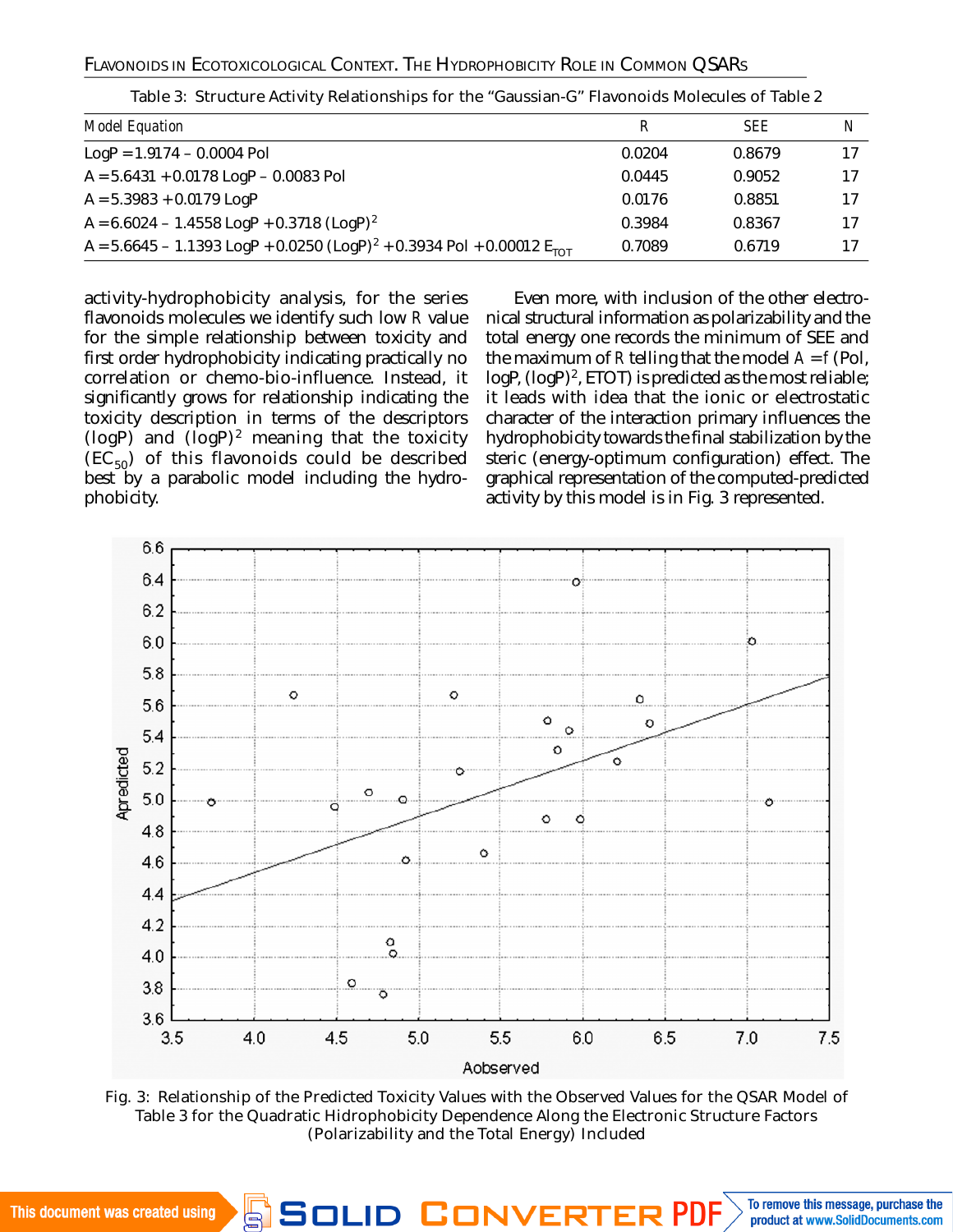## 5. CONCLUSION

While reviewing themain flavonoid molecular features and use in present days one may study their quantitative impact on biological activity in environment by using the QSAR method as a representation of target (ligan-receptor) theory. Simple screening method of gaussian vs. nongaussian record of activity has been advanced and used to select the molcules in the congeneric series "ready" to be studied for structure-activity multilinear relationship. For a sample series of flavonoids molecules it has been found that there is an important "transition" phase in causing bioactivity: that is when the chemical transport process is no longer described only by first order hidrophobicity logP, that eventually cause an ever increment in activity and lowers correlation with chemcial ligands, while achiving the minimum and thus reaching the "optimum valey" of correlation when the second order of hydrophobicity (logP) $^{\rm 2}$  considered; the QSAR model may be then even mor eimproved by adding the other specific electronic structural informationinto correlation such as the polarizability an dthe total energy, thsu ensuring the quest of "local minimum" of residues in chemo-bio interaction while providing the highest correlation coeffcient with this approach.

## ACKNOWLEDGEMENT

This work was supported by CNCSIS-UEFISCSU, project number PN II-RU TE16/2010.

## **REFERENCES**

- Aeschbacher H-U, Meier H. and Ruch E., "Nonmutagenicity in Vivo of the Food Flavonol Quercetin". *Nutr Cancer*, **4**, 90–98, (1982).
- Agarwal R., and Mukhtar H., "Cutaneous Chemical Carcinogenesis". In: H. Mukhtar (ed.), *Pharmacology of the Skin*, pp. 371–387. Boca Raton, FL: CRC Press (1991).
- Aligiannis N., Mitaku S., Mitrocotsa D. and Leclerc S., "Flavonoids as Cycline-dependent Kinase Inhibitors: Inhibition of cdc 25 Phosphatase Activity by Flavonoids Belonging to the Quercetin and Kaempferol Series", Planta Medica 67: 468-470 (2001).
- Birt D.F., Pelling J.C., Nair S., and Lepley D. "Diet Intervention for Modifying Cancer Risk". *Prog. Clin. Biol. Res.*, **395**, 223–234 (1996).
- Biswas K.M., DeVido D.R. and Dorsey J.G., J. Chromatogr. **A 1000**, **637**, (2003).
- Bors W., Heller W., Michel C. and Saran M., "Flavonoids as Antioxidants: Determination of Radical-scavenging Efficiencies, in Methods in Enzymology: Oxygen Radicals in Biological Systems", (Packer L and Glazer AN eds) pp. 343–355, Academic Press, Inc., New York (1990).
- Bourdillat B., Delautier D., Labat C., Benveniste J., Potier P. and Brink C., "Hispidulin, a Natural Flavone, Inhibits Human Platelet Aggregation by Increasing cAMP Levels". *Eur. J. Pharmacol*, **147**, 1–6, (1988).
- Clemetson C.A.B., "Bioflavonoids, in Vitamin C", (Clemetson C.A.B. ed) pp. 101–128, CRC Press, Inc., Boca Raton, FL. (1989).
- Cotelle N., Bernier J.L., Catteau J.P., Pommery J., Vallet, J.C. and Gaydou E.M., "Antioxidant Properties of Hydroxy-flavones". *Free Radic. Biol. Med.,* **20**, 35–43 (1996).
- Das A., Wang J.H. and Lien E.J., "Carcinogenicity, Mutagenicity and Cancer Preventing Activities of Flavonoids: A Structure-system-activity Relationship (SSAR) Analysis". *Prog Drug Res*, **42**, 133 – 166, (1994).
- Dhar D.N., "The Chemistry of Chalcones and Related Compounds". John Wiley and Sons, New York (1994).
- Ely H., "Dermatologic Therapies You've Probably Never Heard of Dermatol. Clin.", **7**, 19–35, (1989).
- Formica J.V., Regelson W., "Review of the Biology of Quercetin and Related Bioflavonoids". *Food Chem Toxicol*; **33**, 1061–80, (1995).
- Kellogg G.E., Burnett J.C., Abraham D.J.J., "Comput.-Aided Mol. Des.", **15**, 3813, (2001).
- Gschwendt M., Horn F., Kittstein W., Marks F., "Inhibition of the Calcium- and Phospholipid-dependent Protein Kinase Activity from Mouse Brain Cytosol by Quercetin", *Biochemical and biophysical research communications*; **117**, 444–7, (1983).
- Halliwell B., Gutteridge J.M.C. and Cross C.E., "Free Radicals, Antioxidants, and Human Disease: Where are we Now?", *J. Lab Clin Med,* **119**, 598–620, (1992).
- Hansch C, Fujita T, "ρ-σ-π Analysis. A Method for Correlation of Biological Activity and Chemical Structure", *J. American Chem Soc.*, **86**, 1616–1626, (1964).
- Harborne J.B., and Williams C.A., "Anthocyanins and Other Flavonoids", *Nat Prod Rep*, **18**, 310 – 333  $(2001)$ .
- Heller W. and Forkmann G., "Biosynthesis in the Flavonoids". *Advances in Research since 1986* (Harborne JB ed) pp. 499–535, Chapman and Hall Ltd., London (1993).
- Herrmann K., "Flavonols and Flavones in Food Plants", *A Review. J. Food Technol.,* **11**, 433–448, (1976).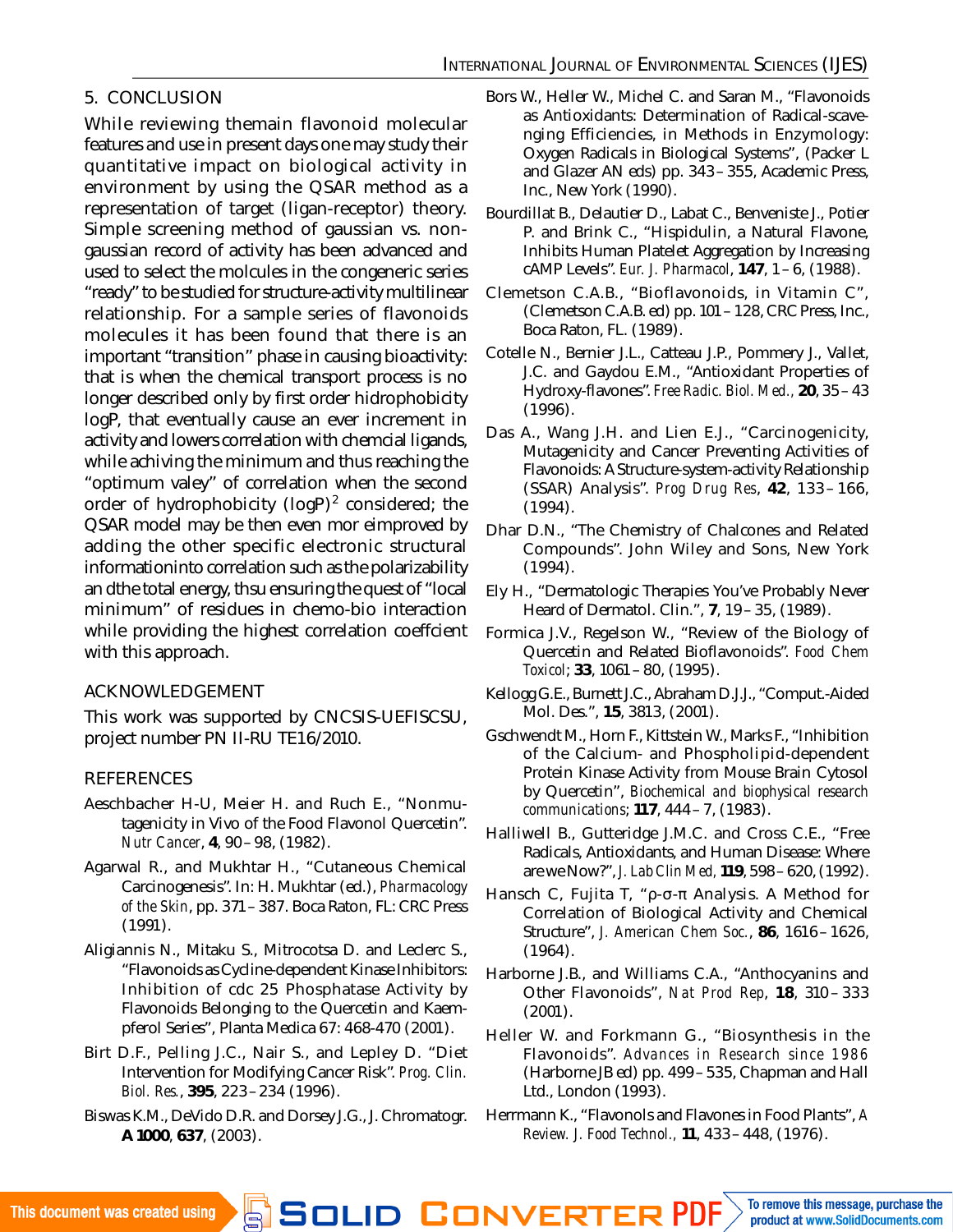- Hertog M.G.L., Hollman P.C.H. and Katan M.B., "Content of Potentially Anticarcinogenic Flavonoids of 28 Vegetables and 9 Fruits Commonly Consumed in the Netherlands". *J. Agric Food Chem.*, **40**, 2379–2383, (1992).
- Hertog M.G.L., Feskens E.J.M., Hollman P.C.H., Katan M.B. and Kromhout D., "Dietary Antioxidant Flavonoids and Risk of Coronary Heart Disease", *The Zutphen elderly study. Lancet,* **342**, 1007–1011, (1993a).
- Hertog M.G.L., Hollman P.C.H., Katan M.B. and Kromhout D., "Intake of Potentially Anticarcinogenic Flavonoids and their Determinants in Adults in the Netherlands". *Nutr. Cancer.*, **20**, 21–29, (1993b).
- Hollman P.C. and Katan M.B., "Bioavailability and Health Effects of Dietary Flavonols in Man". *Arch. Toxicol Suppl.*, **20**, 237–248, (1998a).
- Huang Y.T., Kuo M.L., Liu J.Y., Huang S.Y. and Lin J.K., "Inhibitions of Protein Kinase *C* and Proto-oncogene Expressions in NIH 3T3 Cells by Apigenin", *Eur. J. Cancer.*, **32A**, 146–151, (1996).
- Hughes R.E. and Wilson H.K., "Flavonoids: Some Physiological and Nutritional Consideration". *Prog Med Chem.*, **14**, 285–301, (1977).
- Huits H.S.M., Gerats A.G.M., Kreike M.M., Mol J.N.M. and Koes R.E., "Genetic Control of Dihydroflavonol 4-reductase Gene Expression in Petunia Hybrida", *Plant J.*, **6**, 295–310, (1994).
- Ito T., Warnken S.P. and May W.S., "Protein Synthesis Inhibition by Flavonoids: Roles of Eukaryotic Initiation Factor 2 Alpha Kinases", *Biochem Biophys Res Comm.,* **265**, 589–594, (1999).
- Justesen U., Knuthsen P., and Leth T., "Determination of Plant Polyphenols in Danish Foodstuffs by HPLC-UV and LC-MS Detection". *Cancer Lett.*, **114**, 165–167 (1997).
- Kandaswami C. and Middleton E., "Free Radical Scavenging and Antioxidant Activity of Plant Flavonoids", *in Free Radicals in Diagnostic Medicine*, (Armstrong D ed) pp. 351–376, Plenum Press, New York (1994).
- Kefford J.F. and Chandler B.V., "The Chemical Constituents of Citrus Fruits". Academic Press, New York, (1970).
- Keung W.M.; Vallee B.L., "Daidzin and Daidzein Suppress Free-choice Ethanol Intake by Syrian Golden Hamsters", *Proceedings of the National Academy of Sciences of the United States of America*; **90**, 10008–12 (1993).
- Kuo M.L. and Yang N.C., "Reversion of v-H-ras-trasformed NIH 3T3 Cells by Apigenin through Inhibiting Mitogen-activated Protein-kinase and its Downstream Oncogenes", *Biochem Biophys Res. Com.*, **212**, 767–775, (1995).
- Landolfi R., Mower R.L., Steiner M., "Modification of Platelet Function and Arachidonic Acid Metabolism

by Bioflavonoids". *Structure-activity relations. Biochem Pharmacol*, **33**, 1525–30, (1984).

- Marko D., Puppel N., Tjaden Z., Jakobs S. and Pahlke G., "The Substitution Pattern of Anthocyanidins Affects Different Cellular Signalling Cascades Regulating Cell Proliferation", *Mol Nutr Food Res.*, **48**, 318–325 (2004).
- Morse M.A., and Stoner G.D., "Cancer Chemoprevention: Principles and Prospects". *Carcinogenesis (Lond.)*, **14**, 1737–1746, (1993).
- Murphy A.S., Peer W.A. and Taiz L., "Regulation of Auxin Transport by Aminopeptidases and Endogenous Flavonoids", *Planta*, **211**, 315–324, (2000).
- Ng T.B., Huang B., Fong W.P., Yeung H.W., "Anti-human Immunodeficiency Virus (anti-HIV) Natural Products with Special Emphasis on HIV Reverse Transcriptase Inhibitors". *Life Sci.*, **61**, 933 – 49, (1997).
- Nicholson R.L. and Hammerschmidt R., "Phenolic Compounds and their Role in Disease Resistance", *Ann Rev. Phytopathol*, **30**, 369–389, (1992).
- Pavan M., Netzeva T., "Worth A: Validation of a QSAR Model for Acute Toxicity". *SAR and QSAR in Environmental Research*, **17**, 147–171, (2006).
- Peer W.A., Bandyopadhyay A., Blakeslee J.J., Makam S.N., Chen R., Mason P. and Murphy A., "Variation in Expression and Protein Localization of the PIN Family of Auxin Efflux Facilitator Proteins in Flavonoid Mutants with Altered Auxin Transport in Arabidopsis Thaliana", *Plant Cell*, **16**, 1898 –1911 (2004).
- Putz M.V., Putz A.M., Lazea M., Ienciu L. and Chiriac A., *Int. J. Mol. Sci.*, **10**, 1193–1214, (2009).
- Putz M.V., Lazea M., Chiriac A., "Structure-Activity Study of Some Aliphatic Amines", *Annals of West University of Timisoara, Series Chemistry*, **17**, 51–56, (2008).
- Putz M.V., Putz A.M., Lazea M., Chiriac A., "Quantum-SAR Extension of the Spectral-SAR Algorithm, Application to Polyphenolic Anticancer Bioactivity", *Journal of Theoretical and Computational Chemistry*, **8**, 1235–1251, (2009).
- Rice-Evans C.A., Miller N.J., Paganga G., "Structureantioxidant Activity Relationships of Flavonoids and Phenolic Acids". *Free Radic. Biol. Med.*, **20**, 933–56, (1996).
- Salama A. and Mueller-Eckhardt C., "Cianidanol and its Metabolites Bind Tightly to Red Cells and are Responsible for the Production of Auto- and/or Drugdependent Antibodies Against these Cells". *Br. J. Haematol*, **66**, 263–266, (1987).
- Santosh K. Katiyar, Rajiv R. Mohan, and Rajesh A., "A Flavonoid Antioxidant, Silymarin", *Affords Exceptionally High Protection against Tumor Promotion*